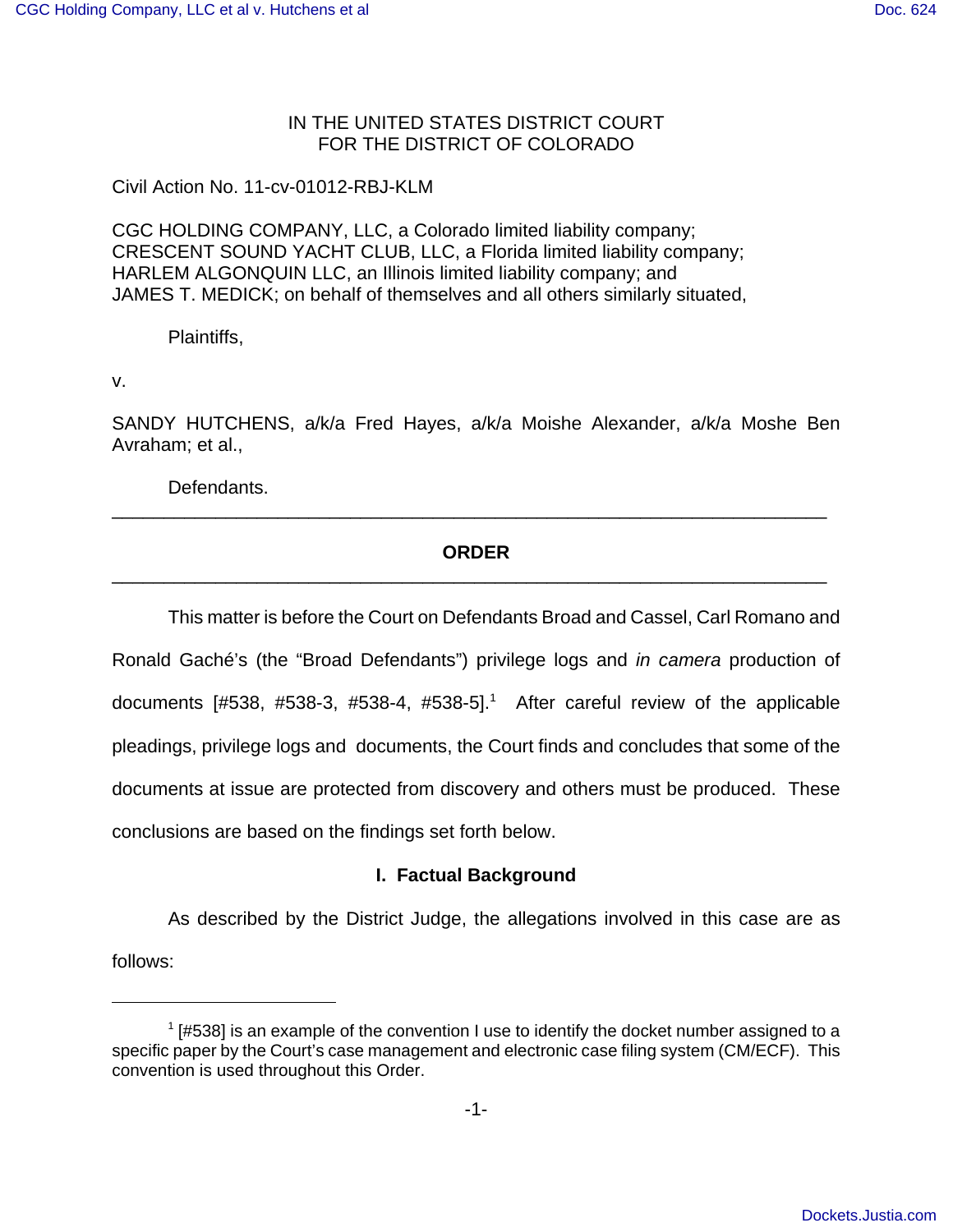Plaintiffs contend that they were swindled by Sandy Hutchens and related individuals and entities, with the assistance of Canadian and American lawyers and a Canadian realtor. The gist of it is that Hutchens and his associates falsely represented that he was able and willing to make numerous, large commercial loans to more than 100 borrowers in the United States; that they were able to bilk prospective borrowers who thought they were dealing with legitimate lenders out of something in the range of eight million dollars of loan application or 'advance fees;' and that in support of the scheme they failed to disclose Hutchens' identity and his criminal history but instead perpetrated the fraud by disguising Hutchens through a number of different aliases and the use of corporations that were mere shells.

With perhaps one or two exceptions, loan commitments were not filled. That, however, is not the focus of the case. Plaintiffs have stipulated for purposes of this case that there were legitimate reasons on which a bona fide lender could have declined the loans. Plaintiffs' focus is on the advance fees that were paid on allegedly false pretenses but never returned. They assert claims based on RICO as well as state common law theories.

See Order on Pending Motions - No. 3 [#406] at 1-2.

 As mentioned above, the Broad Defendants consist of a Florida law firm, Broad and Cassel, and two of its partners, Ronald Gaché and Carl Romano. In 2008, the firm represented one of Hutchens' entities known as 308 Elgin Street, Inc. ("308 Elgin").<sup>2</sup> As part of this representation, the firm was involved in providing assurances that 308 Elgin's principal, Moishe Alexander (one of Hutchens' aliases), "was a respected businessman of honesty and high character" and that he had the ability to make a loan to the Crescent Sound Yacht Club in the amount of \$44.8 million. The borrower accepted 308 Elgin's loan commitment and paid advance fees in the amount of \$265,000 after receiving assurances

 $^{\rm 2}$  As far as the undersigned has been able to determine, the Broad Defendants represented only 308 Elgin, not Sandy Hutchens. [#260-5]. Broad and Cassel is located in Florida. Under Florida law, "[a]s an inanimate entity, a corporation must act through agents. A corporation cannot speak directly to its lawyers." Rogan v. Oliver, 110 So.3d 980, 983 (Fla. App. 2013). Hence, for the purpose of this Order, the Court considers communications between Gaché and/or Romano and Hutchens in his capacity as an agent of 308 Elgin as potential attorney-client communications.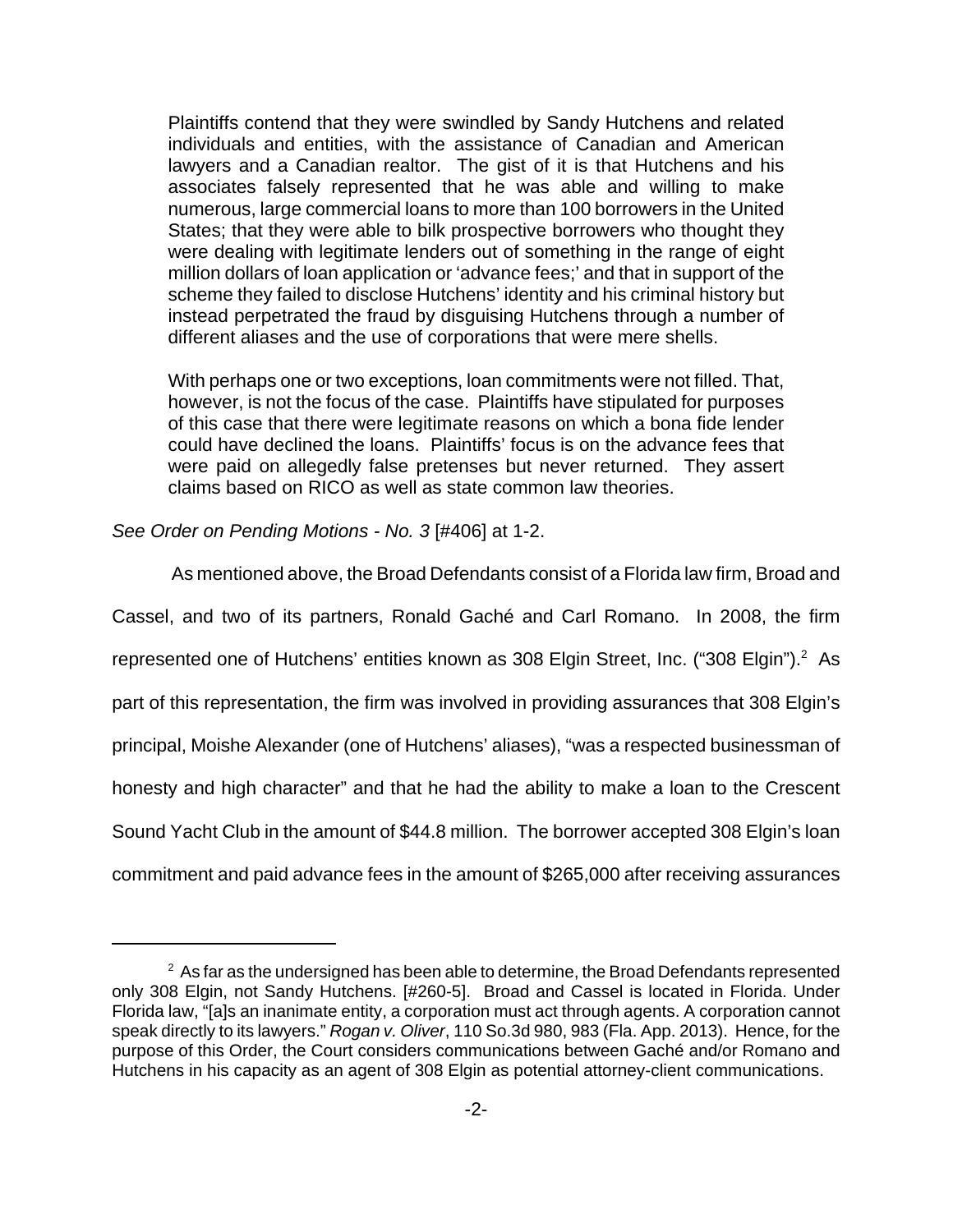from Romano that "Alexander" had the ability to make the loan. "However, Romano did not inform [the borrower's lawyer] that Alexander was actually Hutchens or that he was a convicted criminal." Id. at 4-6. The Broad Defendants withdrew from representing Hutchens and his entities after six months "and, in particular, after whatever occurred during the September 14, 2008 meeting" between the Broad Defendants and one of Hutchens' attorneys. Prior to their testaments to "Alexander's" integrity and their eventual withdrawal from representing 308 Elgin, the Broad Defendants had been made aware of a "Jewish Whistleblower" website which exposed "Moishe Alexander" as Sandy Hutchens, "a man who had committed crimes of fraud in 2000 and drug trafficking in 2001." Id. at 4-5.

Plaintiffs' claims against the Broad Defendants were dismissed without prejudice by Order [#513] of the Court dated January 27, 2015. Plaintiffs and the Broad Defendants subsequently entered into a "Stipulation of Settlement," which was approved by the court on August 5, 2015. Order [#560].

#### **II. Procedural Background**

The procedural history of the discovery dispute addressed in this Order is complicated. In response to Plaintiffs' request for production of documents, the Broad Defendants asserted various legal bases for protection of certain documents, and eventually submitted approximately 1500 pages to the Court for in camera review.

As outlined by the Broad Defendants, the dispute arose as follows:

During the course of discovery in this case, Plaintiffs demanded documents from the Broad Defendants, including [alleged] attorney-client privileged documents. The parties and the Court discussed and dealt with the privilege concerns more than two years ago, and in March of 2013, the Broad Defendants served two letters to the Court and parties explaining the Broad Defendants' position regarding the attorney-client privilege and attorney work product. At that time, the Broad Defendants also provided the Court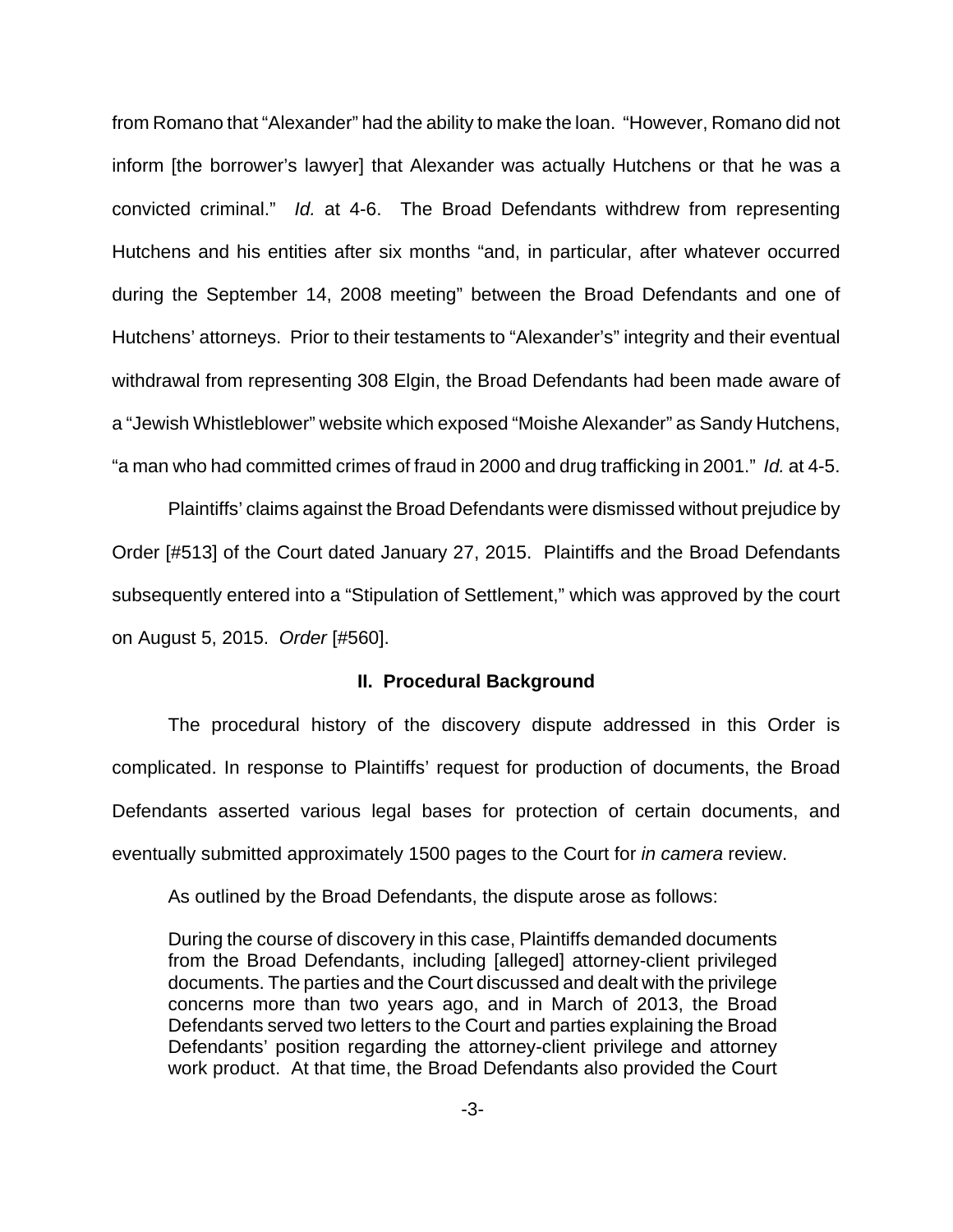with four CD's that contained documents . . . to review on an *in camera* basis . . . . In this same March of 2013 time frame, the various Defendants filed petitions with the United States Court of Appeals for the Tenth Circuit. The Tenth Circuit granted the Defendants' request for an appeal and as a result the District Court action was stayed before the Court resolved the document production issues and the privilege issues that had been identified shortly before the stay. After this matter was remanded by the Tenth Circuit, the District Court resurrected the document production and privilege issues at a status conference on April 23, 2015. At that time, the Court ordered the Defendants and the Broad Defendants to review documents that Plaintiffs had requested prior to the stay of this matter and identify which documents remain privileged in light of the Court's rulings. $3 \ldots$  The Broad Defendants acknowledge that even though they are technically no longer parties to this action, in the interests of preserving the resources of the Court and all parties, they agree to continue to respond to the prior requests for production (which were originally requested in 2013) without the need for the documents to be subpoenaed.

[#538] at 2-3. The Broad Defendants' post-appeal, post-settlement response to the outstanding Requests for Production consists of the privilege logs and documents at issue here. See [#538-3, #538-4, #538-5]. The privilege logs recite the "joint defense privilege," "common interest doctrine," and attorney work product as the basis for withholding documents. The documents were provided to the Court on compact discs and reviewed in camera.

Plaintiffs make no arguments regarding the applicability of the "joint defense privilege" to the documents provided by the Broad Defendants. Nor do they oppose the Broad Defendants' request for an *in camera* review of the documents listed on the three privilege

 $3$  As the District Judge has noted, "[t]his case has been a virtual nightmare of motion practice." [#406] at 2. The electronic docket currently consists of 623 numbered entries. The undersigned has identified a single previous ruling relating to the documents at issue. In a March 4, 2013 Order, the District Judge held that "[a]ny documents withheld on the basis of attorney-client privilege or work product protection that the Broad [D]efendants do not reasonably believe are necessary to defend themselves against [P]laintiffs' claims should be submitted to the Court for in camera review. . . ." Id. at 31. Of course, that Order was entered before the settlement between Plaintiffs and the Broad Defendants, which explains the next sentence of their attorney's letter quoted above.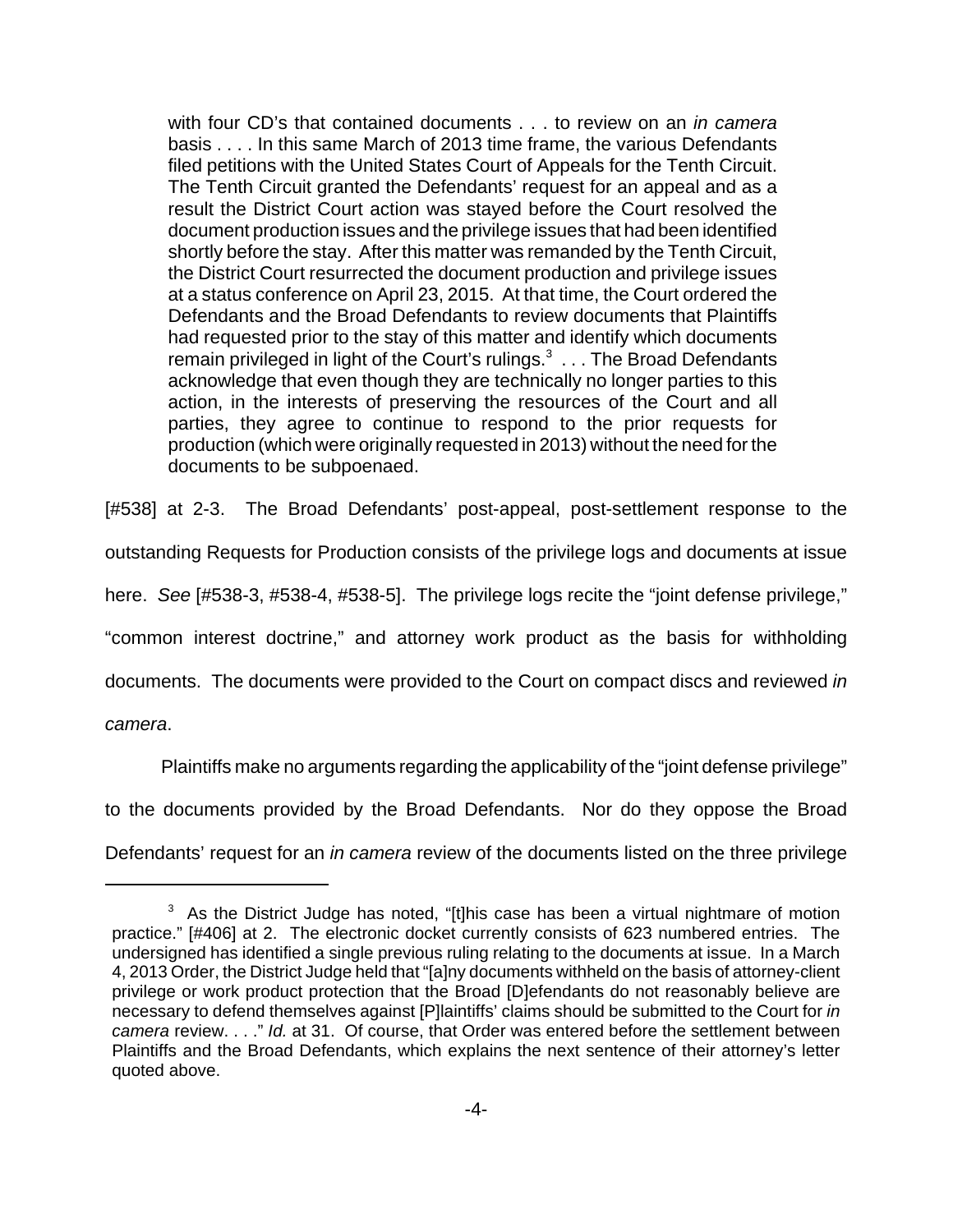logs at issue.See Plaintiffs' and Class Members' Response to Defendant Meisels' and the Broad Defendants' Status Reports and Revised Privilege Logs and Response (sic) to the Hutchens' Defendants' Response to Order to Show Cause [#547] at 9, 10.

### **II. Analysis**

## **A. "Joint Defense" Privilege**

In federal court, the phrase "joint defense privilege" has frequently been used to refer to two closely-related, but nevertheless separate, legal privileges known as the "joint client privilege" and the "common interest rule privilege.""The "joint client privilege" applies when clients or parties share the same lawyer; the "common interest rule privilege" applies "when parties with separate lawyers consult together under the guise of common interest or defense." Sec. Inv'r Prot. Corp. v. Stratton Oakmont, Inc., 213 B.R. 433, 435 n.1 (Bankr. S.D.N.Y. 1997). The courts frequently combine the separate situations addressed by the joint client privilege and the common interest rule privilege into a single concept most frequently referred to as the "joint defense privilege." As this Court has held:

The joint defense privilege preserves the confidentiality of communications and information exchanged between two or more parties and their counsel who are engaged in a joint defense effort. . . . It must be noted that the joint defense privilege is merely an extension of the attorney-client privilege and the work product doctrine. In other words, it confers no independent privileged status to documents or information. Thus to be eligible for protection under the joint defense privilege, it must be established that the materials fall within the ambit of either the attorney-client privilege or the qualified immunity afforded to work product. Additionally, the timing of the communications is important. 'The privilege arises out of the need for a common defense, as opposed merely to a common problem.' As a result, one relying on the joint defense privilege must establish that (a) there was existing litigation or a strong possibility of future litigation; and (b) the materials were provided for the purpose of mounting a common defense against it.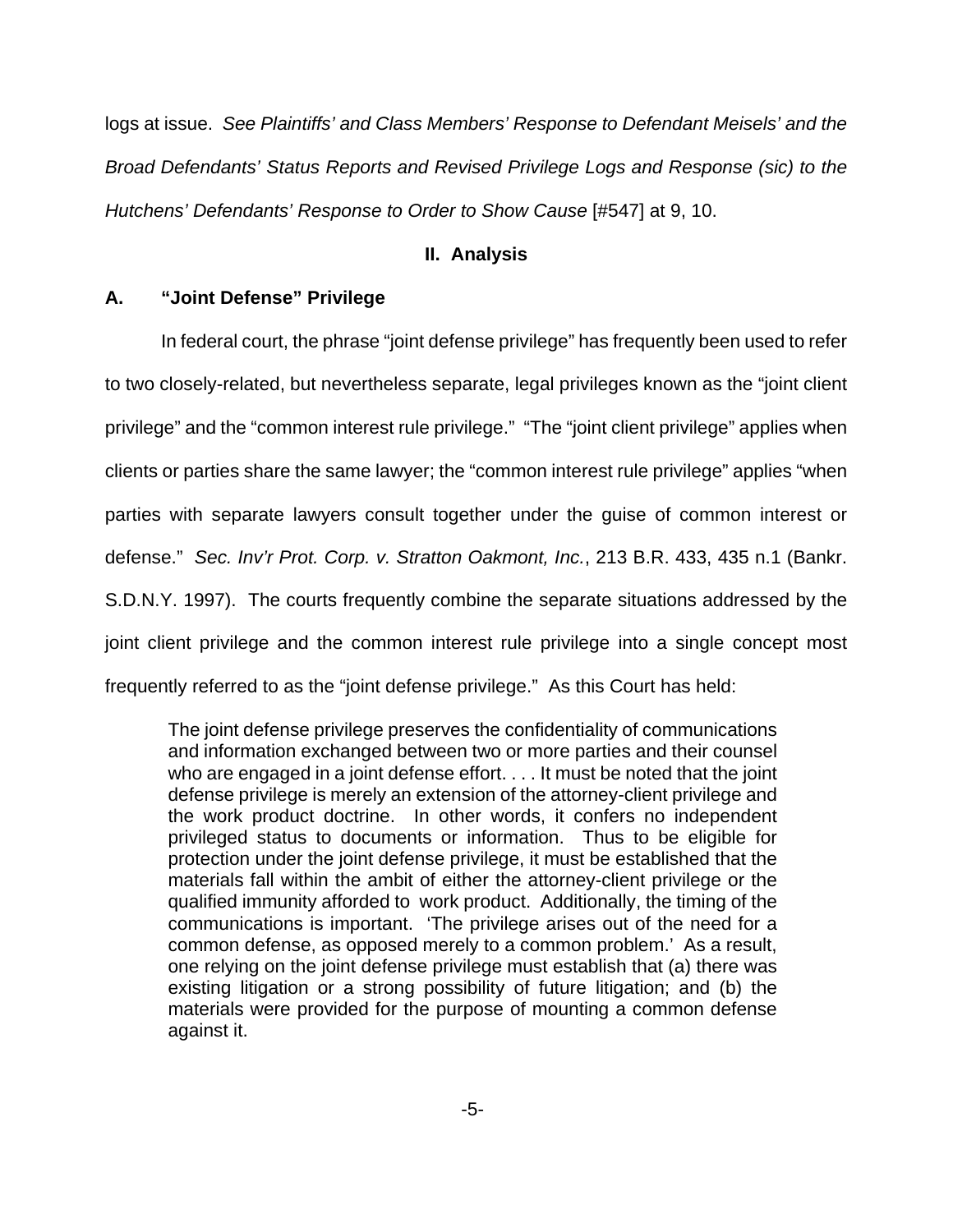Metro Wastewater Reclamation Dist. v. Cont'l Cas. Co., 142 F.R.D. 471, 478-479 (D. Colo. 1992) (internal citations omitted). Thus, in order to establish that the joint defense privilege protects documents from discovery, the movant must show: (1) the documents are protected by the attorney-client privilege and/or the work product doctrine; (2) there was existing litigation or a strong possibility of future litigation at the time of the communications reflected in the documents; and (3) the documents were exchanged between parties and their separate counsel for the purpose of mounting a common defense against the litigation. Id. If all three criteria are met, the documents are protected from discovery unless the privilege is waived by consent of all parties involved in the joint defense. Id. at 479 n.7.

### **B. Attorney-Client Privilege**

The attorney-client privilege protects communications made in confidence between a client and his attorney, but not the underlying facts contained within those communications. E.E.O.C. v. Outback Steakhouse, Inc., 251 F.R.D. 603, 610 (D. Colo. 2008). "The privilege extends to confidential communications by or to the client in the course of gaining counsel, advice, or directions with respect to the client's rights or obligations." Mountain States Tel. & Tel. Co. v. DiFede, 780 P.2d 533, 541 (Colo. 1989) (citations omitted).

#### **C. Work Product Doctrine**

The work product doctrine protects documents that are prepared in anticipation of litigation or for trial unless they are otherwise discoverable under Fed. R. Civ. P. 26(b)(1) and the requesting party shows that it has substantial need for the materials to prepare its case and cannot, without undue hardship, obtain their substantial equivalent by other means. Fed. R. Civ. P. 26(b)(3)(A). "At its core, the work product doctrine shelters the mental processes of the attorney, providing a privileged area within which he can analyze and prepare his

-6-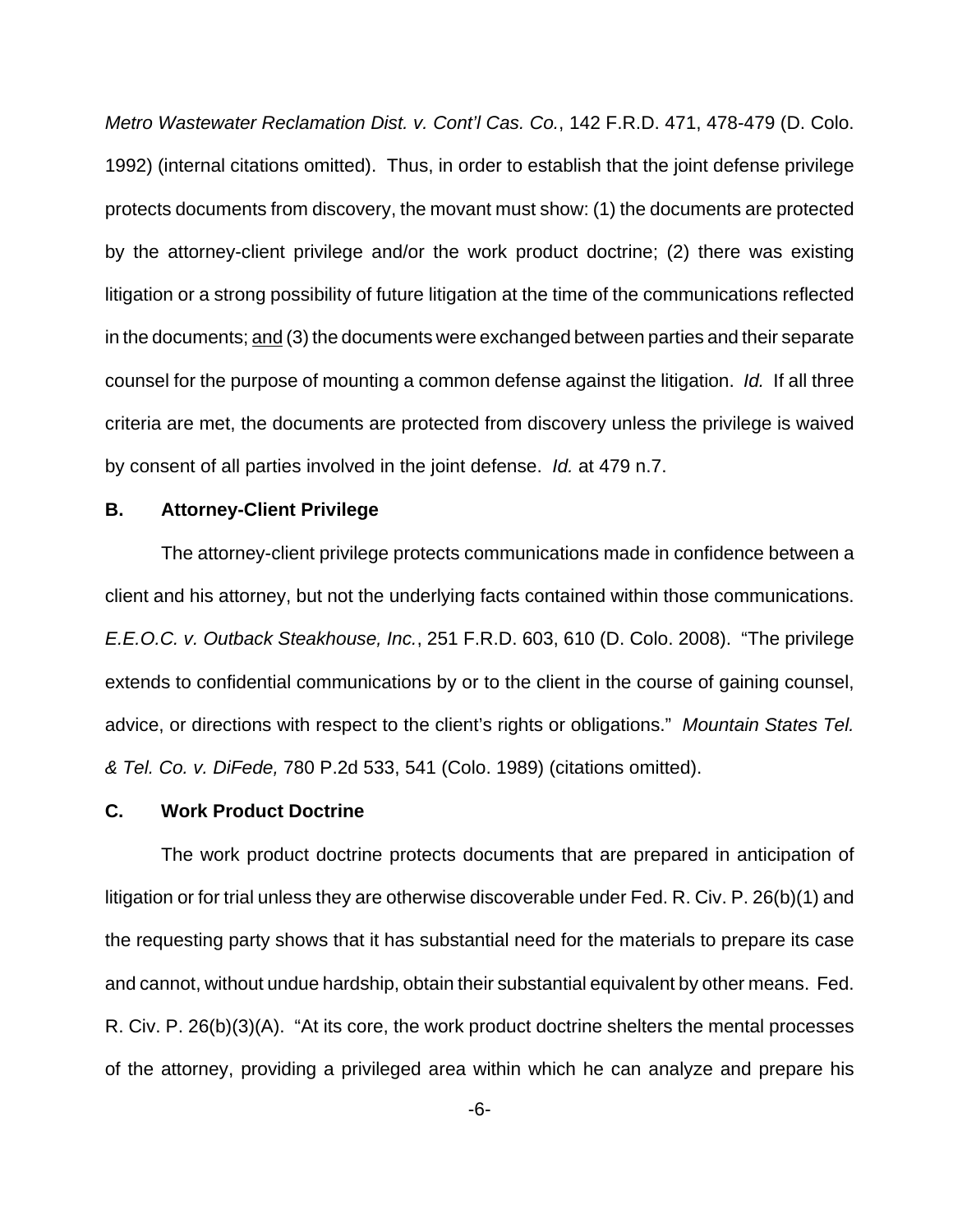client's case." United States v. Nobles, 422 U.S. 225, 238 (1975).

# **D. Documents Listed on Privilege Log #538-3: Broad and Cassel Privilege Log for Post Representation Communications Related to the Former Client**

The Broad Defendants assert that the documents listed on the privilege log docketed at #538-3 ("Privilege Log #538-3") are protected by "joint defense/common interest." [#538-3] at 1, 2.In their Status Report Regarding Production of Documents and Privilege Logs, they assert that the privilege logs generally list either "documents that involve communications between the Broad Defendants and other Defendants in this lawsuit," or "documents that involve the Broad Defendants': a) work product protected internal communications; b) attorney-client privileged communications between the Broad Defendants and their outside attorneys; c) an investigative file generated in anticipation of litigation; 4) [sic] investigative work product or attorney-client privileged communications between the Broad Defendants and their client; and 5) [sic] investigative work product communications with third parties in anticipation of litigation." [#538] at 3, 4. $4$  They provide an affidavit from their attorney, Issac J. Mitrani, who states that his firm was retained to investigate the internet allegations against Broad and Cassel and to provide legal advice to the firm. [#538-6] In addition, in their Notice

<sup>&</sup>lt;sup>4</sup> The only factual background supplied by the Broad Defendants regarding the documents in Privilege Log #538-3 is as follows:

In September 2008, a mortgage broker named Ron Schmitz who had been a broker for borrowers to whom 308 Elgin Street, Inc. had issued loan commitments, published allegations of wrongdoing against Broad and Cassel**,** Carl Romano and [Ronald Gaché] on the internet related to our representation of 308 Elgin Street, Inc.

Declaration of Ronald Gaché Pursuant to Minute Order (#557) [#561-1] at 1. The documents listed on Privilege Log #538-3 reflect communications between Mr. Gaché and a host of others (e.g., Alvin Meisels, an attorney for Hutchens, and Tom Warren, a private investigator employed by Hutchens). Because the communications appear to involve parties with separate lawyers who consulted together under the guise of common interest, the "common interest rule privilege" is the applicable privilege here.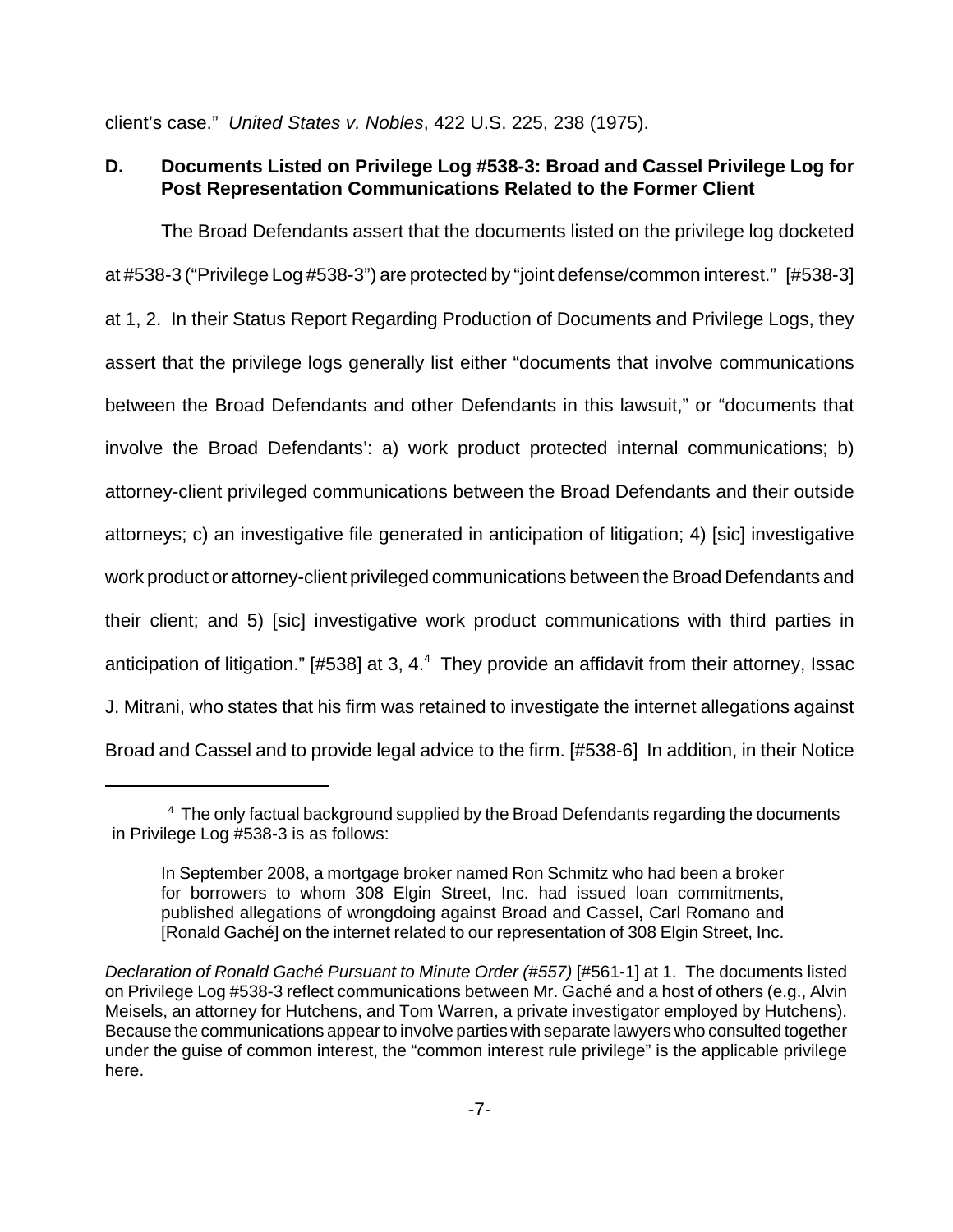in Response to August 5, 2015 Minute Order [#561], the Broad Defendants assert that the documents listed on Privilege Log #538-3 "concerned statements alleging wrongdoing that were made about both Mr. Hutchens and the Broad Defendants on a website posting. These communications were made in the context of contemplated and possible litigation arising from Hutchens' activities. . . . The Broad Defendants and Hutchens had a common interest in the anticipated litigation based on the allegations made in the website posting, and [] the communications were exchanged in furtherance of that common interest. Thus, the Broad Defendants assert protection under the work product doctrine." Id. at 2. However, the affidavit of Ronald Gaché, which is offered to support the existence of a joint defense agreement, is conspicuously silent about whether the threat of litigation over the Jewish Whistleblower website allegations led to the communications reflected in the documents listed on Privilege Log #538-3. Indeed, Mr. Gaché's only "explanation" of those communications is that the allegations of wrongdoing mentioned on the website were made in September 2008 by a mortgage broker named Ron Schmitz. Declaration of Ronald Gaché Pursuant to Minute Order (#557) [#561-1]. Moreover, Mr. Mitrani's affidavit refers to his engagement by the Broad Defendants "in September 2008" and his "investigation in anticipation of litigation," but states no facts from which the Court may conclude that there was a strong possibility of future litigation in 2008. [#538-6]

Thus, as far as the undersigned can determine from piecing together the various filings relating to the Broad Defendants' desire to claim protection from discovery for the documents listed on Privilege Log #538-3, the chronology is as follows: the Broad Defendants were hired to represent 308 Elgin, a Hutchens entity. During their representation they became aware of allegations of fraud against Hutchens made on the internet. The accusing website apparently

-8-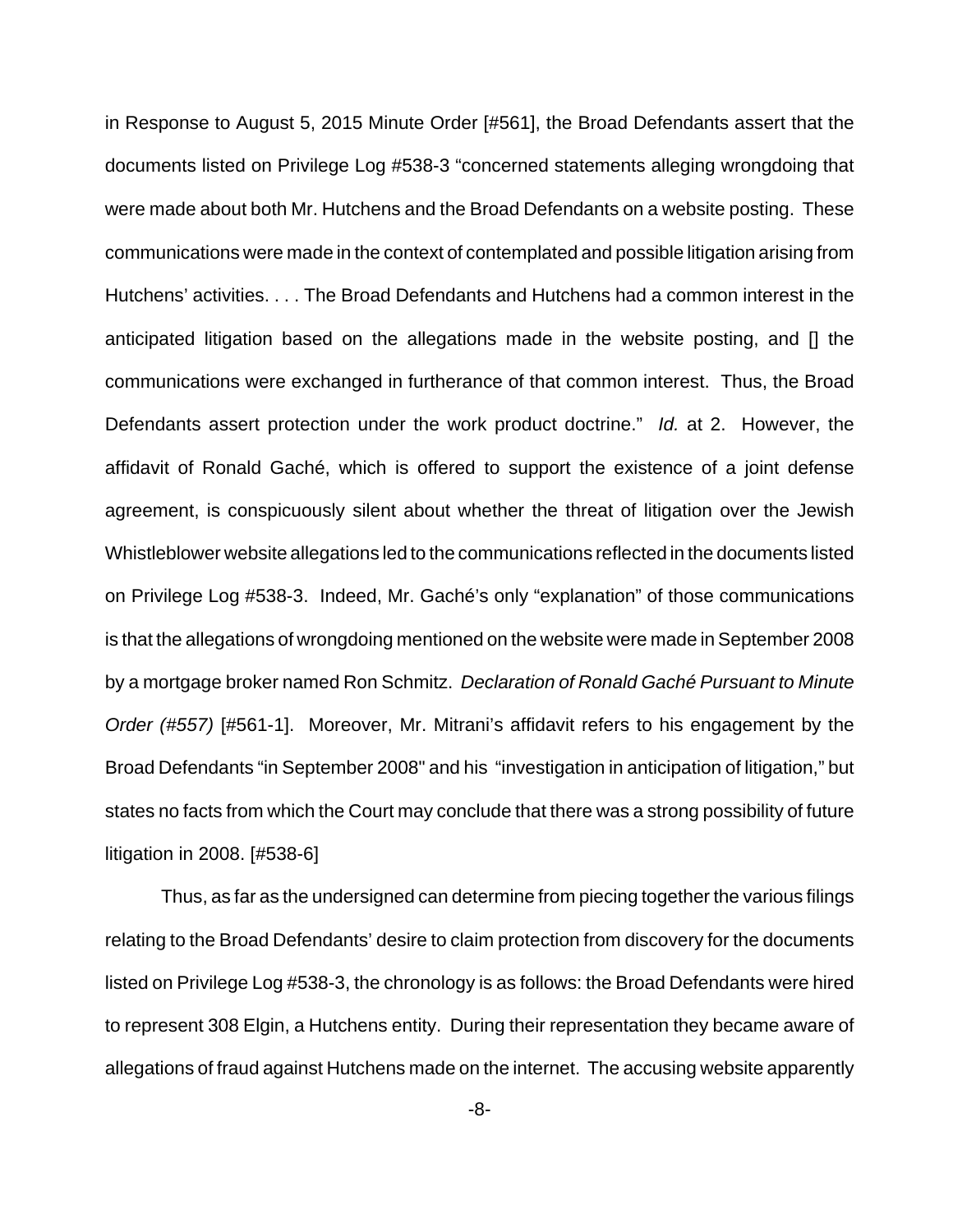also made allegations of wrongdoing against the Broad Defendants. Instead of disclosing Hutchens' criminal background in the course of representing 308 Elgin, they vouched for his business and professional integrity and facilitated the payment of a \$265,000 advance fee to him or his entities. A meeting occurred on September 14, 2008, between the Broad Defendants and Alvin Meisels, an attorney for Hutchens. On an unknown subsequent date in September, the Broad Defendants withdrew from representing 308 Elgin. On an unknown date in 2008, the Broad Defendants hired attorney Issac J. Mitrani to investigate the internet allegations against the Broad Defendants and to provide advice to the Broad and Cassel law firm. According to Mr. Gaché, "[i]n early 2009, [the] Broad [Defendants] contemplated that there might be litigation arising out of Hutchens' activities." [#561-1] at 2 (emphasis added).

The documents on Privilege Log #538-3 reflect communications dated between January 14, 2009, and May 25, 2009. The emails were sent between the Broad Defendants and Hutchens (who is identified as "Private Lender") about the internet allegations of wrongdoing.Mr. Mitrani, the Broad Defendants' attorney, is not a sender or receiver of any of the emails listed on Privilege Log #538-3. These emails therefore involve communications (a) by or to an attorney who had his own counsel (b) about allegations of wrongdoing against the attorney and others (c) by or to the attorney's former client. As for the required showing of existing litigation or the strong possibility of future litigation, although Gaché's affidavit does not specifically provide information about litigation in connection with Privilege Log #583-3, it nevertheless states that the Broad Defendants were sued in Florida state court "in summer 2009" regarding their representation of 308 Elgin about loan commitments to a different borrower, the Oxley Companies. [#561-1] at 2.

-9-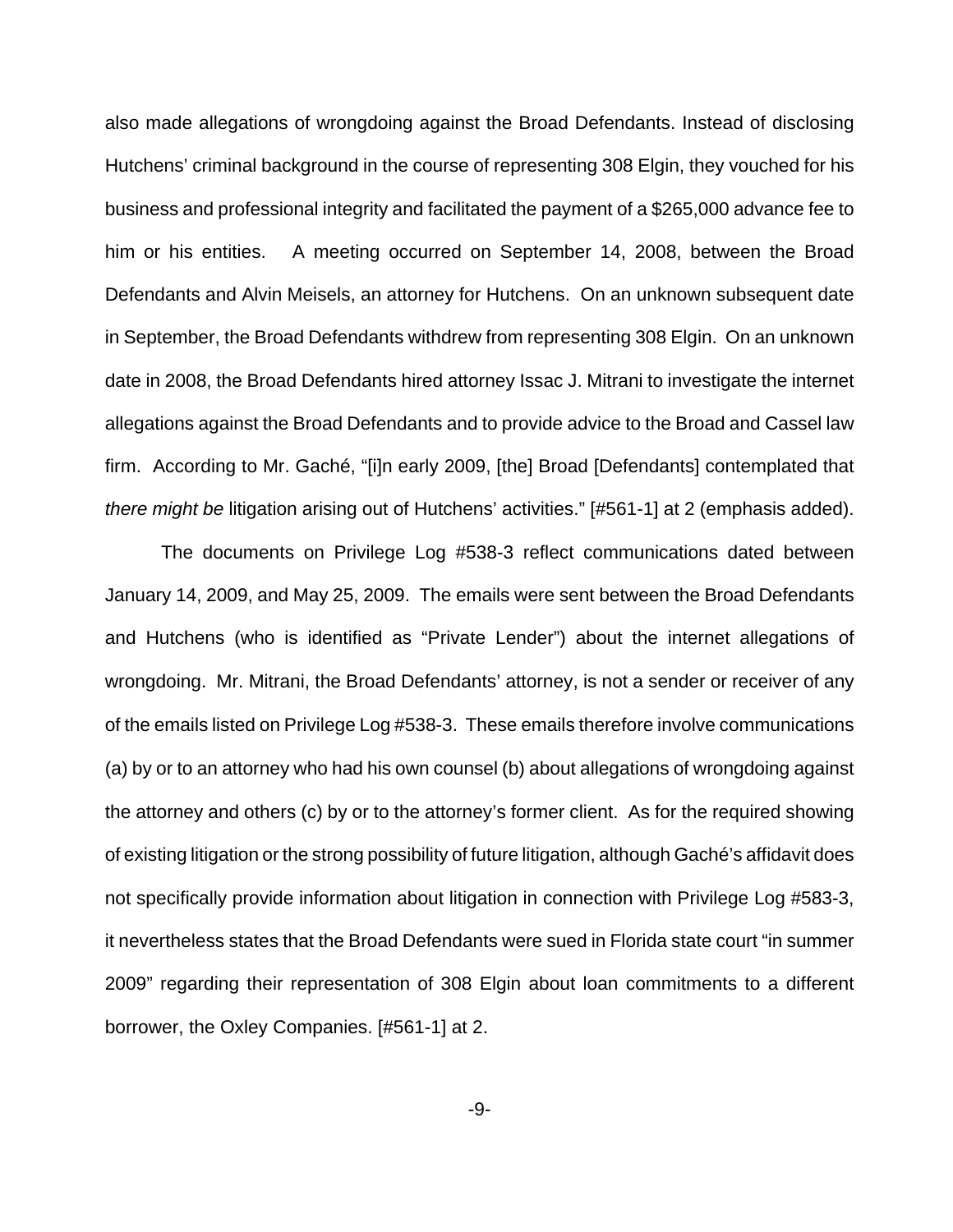As discussed above, in order to sustain their burden of showing that the joint defense privilege applies, the Broad Defendants are obligated to show that the documents are protected by the attorney-client privilege or work product doctrine. None of the documents listed on Privilege Log #538-3 appears to be protected by the attorney-client privilege for two reasons. First, the emails were sent in 2009, after the Broad Defendants ceased representing 308 Elgin. As a result, Hutchens was no longer an agent for a "client" of the firm, and these communications were therefore not made during the existence of an attorney-client relationship. United States v. Tilga, No. 09-CR-865JEC, 2010WL737027 (D.N.M. Feb. 17, 2010) (finding absence of attorney-client relationship precluded application of attorney-client privilege); "Existence of Attorney-Client Relationship," 48 Am. Jur. Proof of Facts 525, § 5 ("In general, however, the applicability of the attorney-client privilege depends on the existence of an attorney-client relationship as of the time the communications at issue were made."). Second, the emails were sent for purposes other than obtaining legal advice. See, e.g., Losavio v. Dist. Court, 533 P.2d 32, 35 (Colo. 1975) (holding attorney-client privilege "is established by the act of a client seeking professional advice from a lawyer and extends only to confidential matters communicated by or to the client in the course of gaining counsel, advice or direction with respect to the client's rights and obligations.").

Given the inapplicability of the attorney-client privilege to the documents listed on Privilege Log #538-3, they must qualify as work product to be protected by the "joint defense privilege." In order to be "work product," they must have been "prepared in anticipation of litigation or for trial." Fed. R. Civ. Pro. 26(b)(3)(A). Indeed, Courts in this district generally require a showing that the work at issue was prepared due to "the real and imminent threat of litigation." Plaza Ins. Co. v. Lester, No. 14-cv-0162-LTB-CBS, 2015 WL 3528336, at \*6 (D.

-10-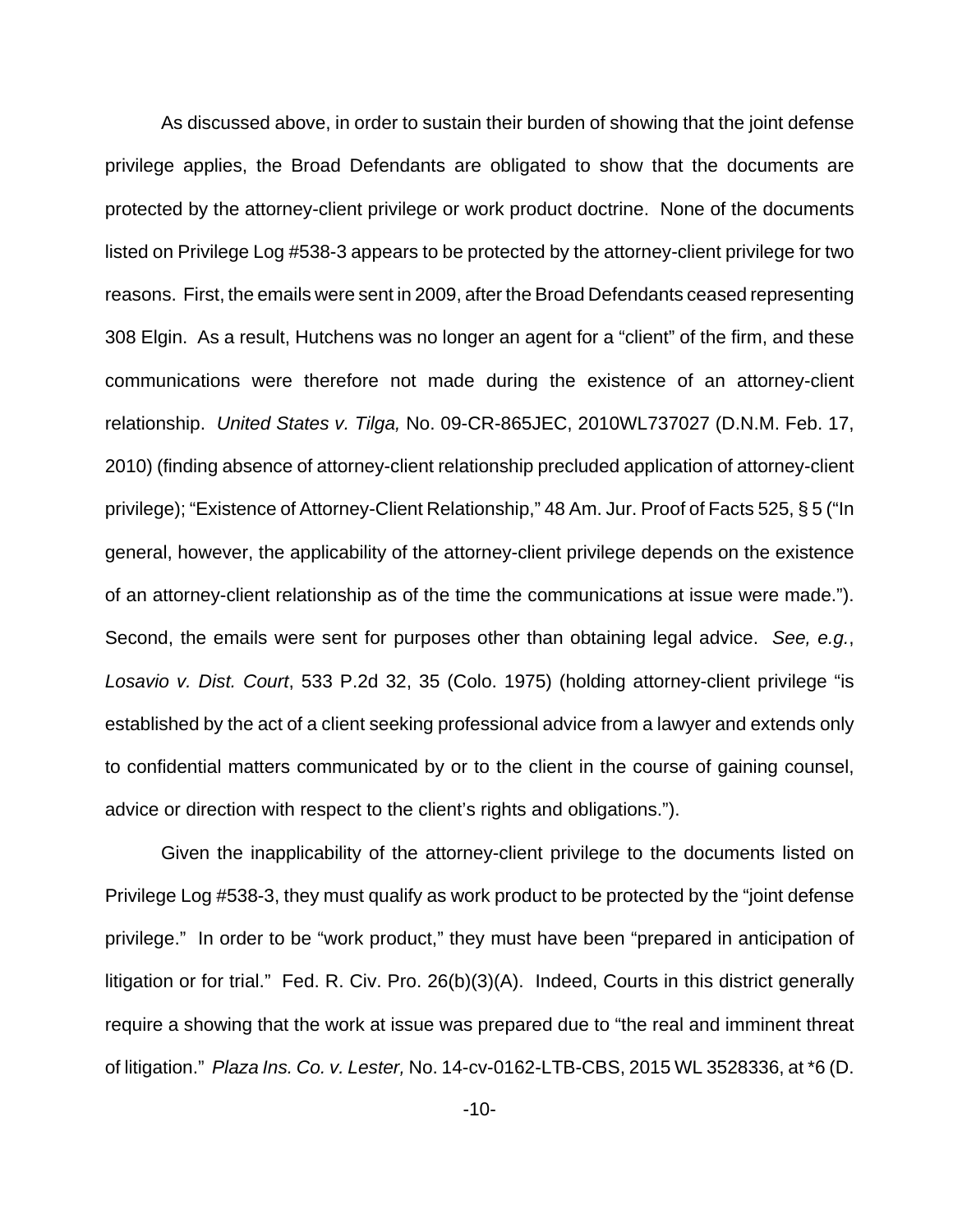Colo. June 4, 2015). Mr. Gaché's affidavit refers to the litigation eventually filed by the Oxley Companies "in summer of 2009," but does not connect that litigation to the documents listed on Privilege Log #538-3. Instead, he explains that the Oxley lawsuit is the basis for his assertion of privilege "in the log filed at #538-4." [#561-1] at 2. As mentioned above, Gaché's only explanation of the context of the emails listed in Privilege Log #538-3 is that a broker had published allegations of wrongdoing against the Broad Defendants on the internet in September 2008. [#561-1] at 1. Even crediting Gaché's statement that he and Hutchens communicated "beginning in early 2009 . . . concerning our then-common interest in addressing the [internet] allegations" and that he "contemplated that there might be litigation arising out of Hutchens' activities," [#561-1] at 1-2, the possibility of litigation does not equate to "the real and imminent threat of litigation." Lester, 2015 WL 3528336, at \*6.

This showing is not sufficient to establish that the documents on Privilege Log #538-3 are protected by the work product doctrine, because there is no evidence of any real or imminent threat of litigation which led to their creation. Resurrection Healthcare v. GE Health Care, No. 07 C 5980, 2009 WL 691286, at \*2 (N.D. Ill. Mar. 16, 2009) (holding that party's failure to show that documents were created in response to threat of litigation resulted in finding that they were not protected work product). Accordingly, because the documents on Privilege Log #538-3 do not constitute work product and are not subject to the attorney-client privilege, they are not protected by the "joint defense privilege" and must be produced.

# **E. Documents Listed on Privilege Log #538-4: Ron Gaché Privilege Log**

The documents listed on Privilege Log #538-4 are emails dated between April 1, 2011, and December 2, 2011, and were therefore sent very shortly before or while this lawsuit was underway. Fifteen of the eighteen emails listed were sent between Hutchens and Gaché.

-11-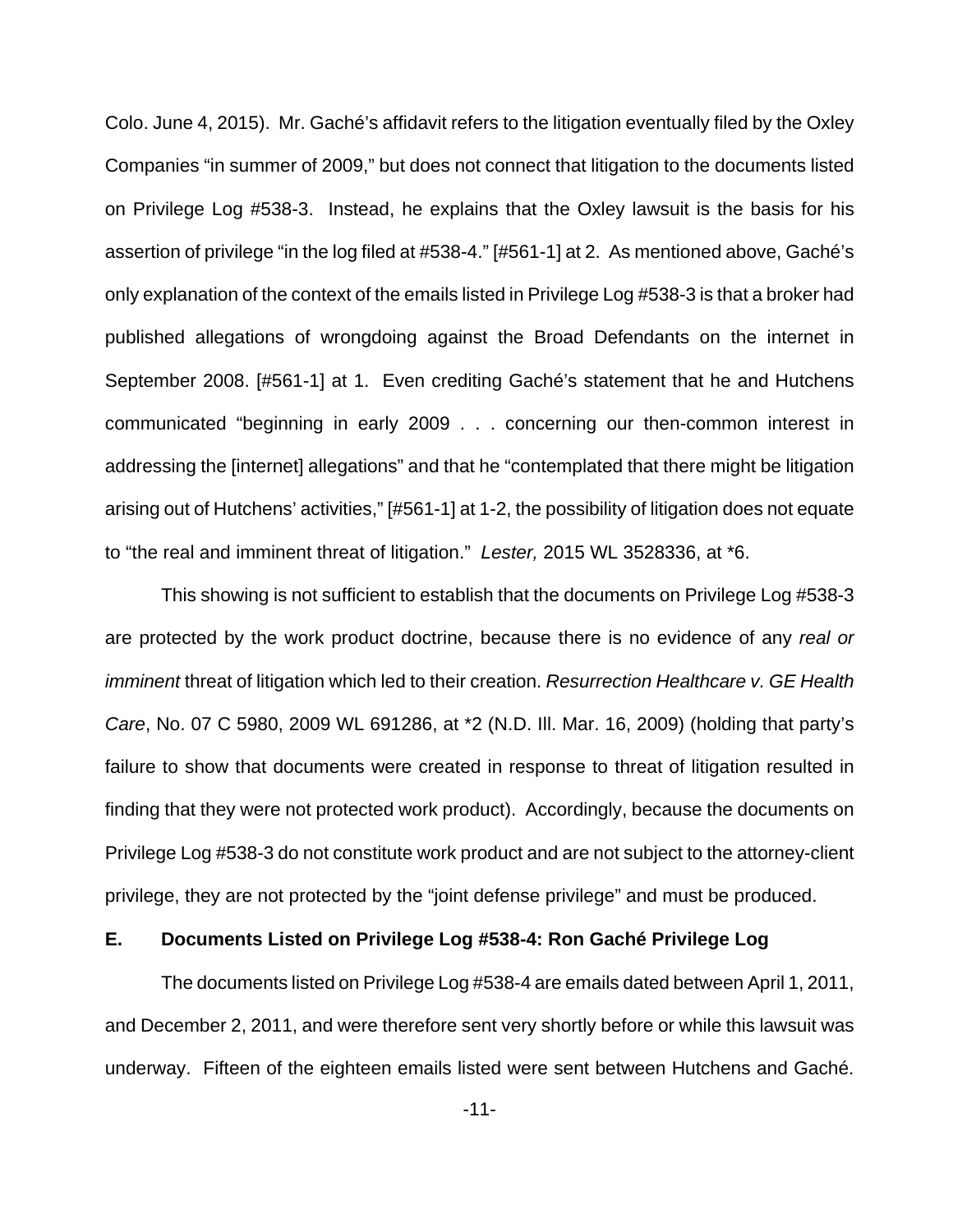The remaining three were sent by Hutchens to Gaché and others. In order to understand who the others are, the Court ordered the Broad Defendants to submit a roster of relevant individuals explaining their involvement in the events underlying the case (the "Roster"). See [#592]. The other individuals to whom the emails on Privilege Log #538-4 were sent include Michael Spiro, Michael Blinick, Louis Strezos, and Scott Hutchinson, none of whom are identified on the Roster [#598]. In addition, neither their identities nor any conclusive explanation of their involvement is determinable from the content of the emails themselves.

The attorney-client privilege does not apply to any of the emails on Privilege Log #538- 4. Gaché and Hutchens were not in an attorney-client relationship when the emails were sent, and the lack of an explanation of the identities of Spiro, Blinick, Strezos, and Hutchinson compels the Court to conclude that any attorney-client privilege which might be applicable to those three emails has been waived.<sup>5</sup> See Tilga, 2010WL737027; Perkins v. Fed. Fruit & Produce Co., Inc., No. 11-cv-00542-JAP-KLM, 2014 WL 51159, at \*3-4 (discussing waiver of attorney-client privilege).

However, the work product doctrine protects these emails, which address the broker's internet allegations against the Broad Defendants and the common interest of Hutchens and Gaché in defending against those allegations, as well as the Oxley Companies' lawsuits then pending against all. [#561-1] at 2; *EEOC v. Outback Steakhouse of Fl., Inc.*, 251 F.R.D. 603, 610 (D. Colo. 2008). Plaintiffs have made no showing of substantial need or undue burden to overcome work product protection, as required by Fed. R. Civ. P. 26(b)(3)(A)(ii).

<sup>&</sup>lt;sup>5</sup> The identities and involvements of these gentlemen may well be addressed in one or more of the 623 docket entries in the electronic case file. But as one judge famously wrote, "Judges are not like pigs, hunting for truffles buried in briefs." United States v. Dunkel, 927 F.2d 955, 956 (7th Cir. 1991). I decline to hunt further here.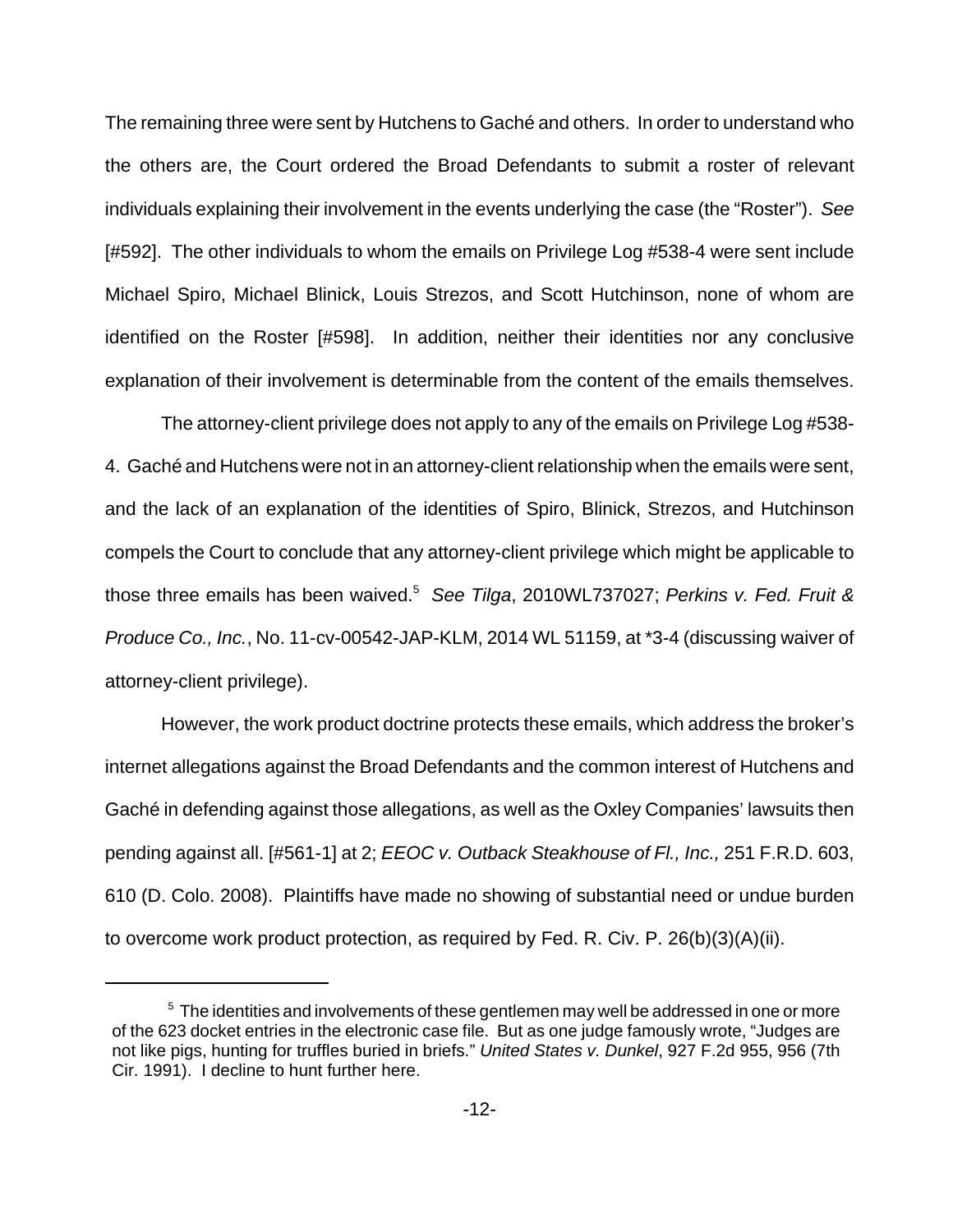Finally, the requirements for assertion of the joint defense privilege are also met here. (1) The documents are protected by the work product doctrine; (2) there was existing litigation at the time; and (3) the documents were exchanged between parties for the purpose of mounting a common defense against the litigation. Metro Wastewater Reclamation Dist., 142 F.R.D. at 478-479. Accordingly, the documents on Privilege Log #538-4 are protected from disclosure and need not be produced.

## **F. Documents Listed on Privilege Log #538-5: Broad and Cassel Privilege Log for Post Representation Communications Related to the Former Client**

The Broad Defendants assert that the documents listed on Privilege Log #538-5 are protected by the work product doctrine and, as to a few, $6$  also by the attorney-client privilege. The documents listed are dated between September 2 and December 8, 2008. As noted above, the Broad Defendants withdrew from representing 308 Elgin Street in September, 2008. Mr. Gaché's affidavit contains no reference to Privilege Log #538-5 and contains no information specifically directed to the documents listed on that log. [#561-1]. Instead, as mentioned above, he indicates that "in early 2009, [the] Broad [Defendants] contemplated that there might be litigation arising out of Hutchens' activities." Id. (emphasis added).

For the reasons explained in Section D above, this showing is insufficient to establish that the documents are protected by the work product doctrine. See Lester, 2015 WL 3528336, at \*6. Even if the documents were protected by the work product doctrine or the attorney-client privilege, because the Broad Defendants have failed to establish that there was "a strong possibility of future litigation" at the time when these documents were created, the

 $6$  The Broad Defendants assert the attorney-client privilege as to 9 of the 114 documents separately listed in Privilege Log #538-5.